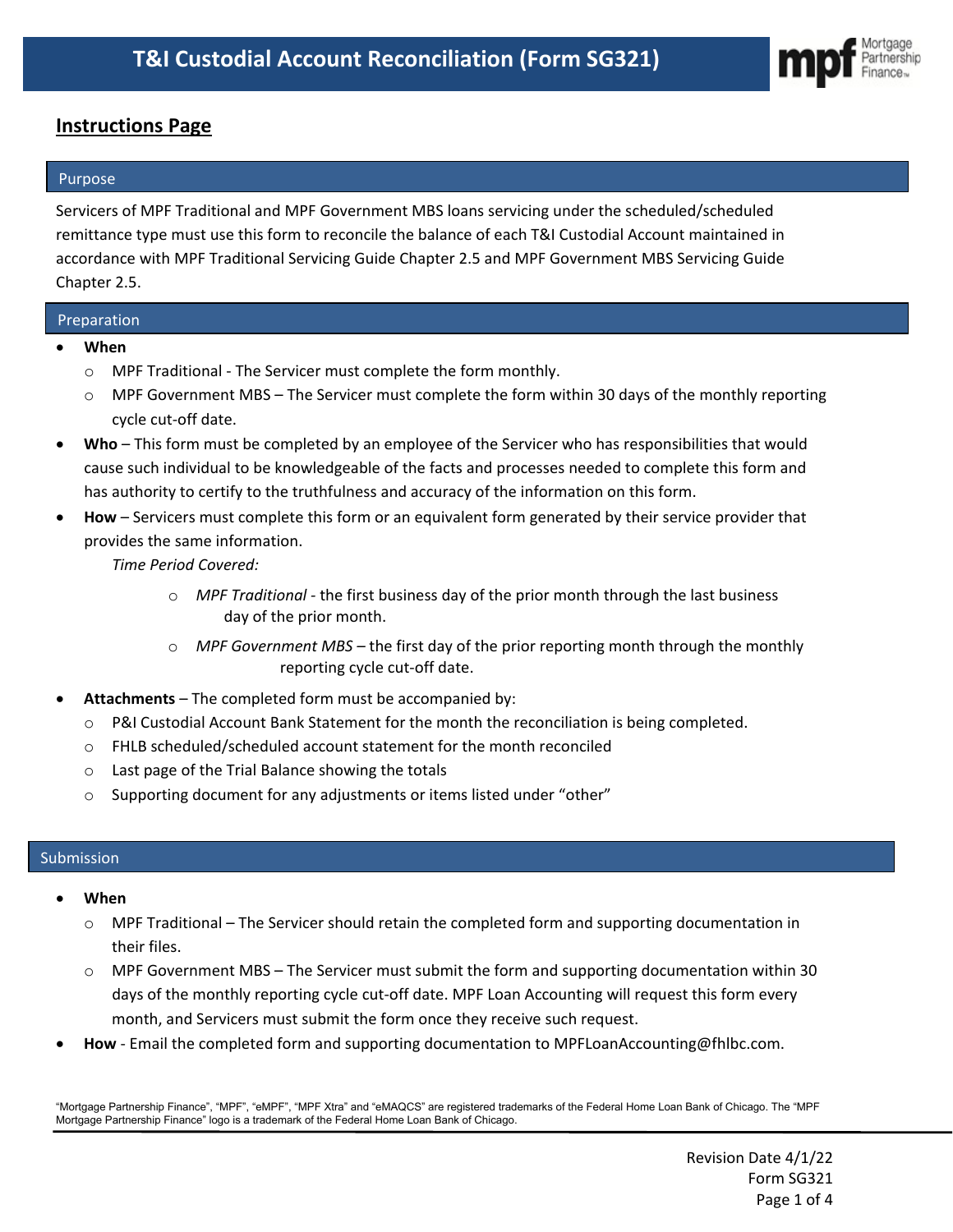# **T&I Custodial Account Reconciliation (Form SG321)**



• **To Whom** – The completed form and supporting documentation must be submitted to the MPF Loan Accounting Department.

The Servicer should retain a copy of the completed form and supporting documentation for their own records.

#### Assistance

Please email MPF Loan Accounting at [MPFLoanAccounting@fhlbc.com](mailto:MPFLoanAccounting@fhlbc.com) for any questions or assistance needed in completing the form.

#### Helpful Hints

- MPF Loan Accounting will perform an annual review of Custodial Account Reconciliations and will request this form along with any attachments and supporting documentation.
- The monthly reporting cycle cut-off date is defined as the last calendar day of the preceding month.
- Any unreconciled items must be cleared within 60 days.

"Mortgage Partnership Finance", "MPF", "eMPF", "MPF Xtra" and "eMAQCS" are registered trademarks of the Federal Home Loan Bank of Chicago. The "MPF Mortgage Partnership Finance" logo is a trademark of the Federal Home Loan Bank of Chicago.

> Revision Date 4/1/22 Form SG321 Page 2 of 4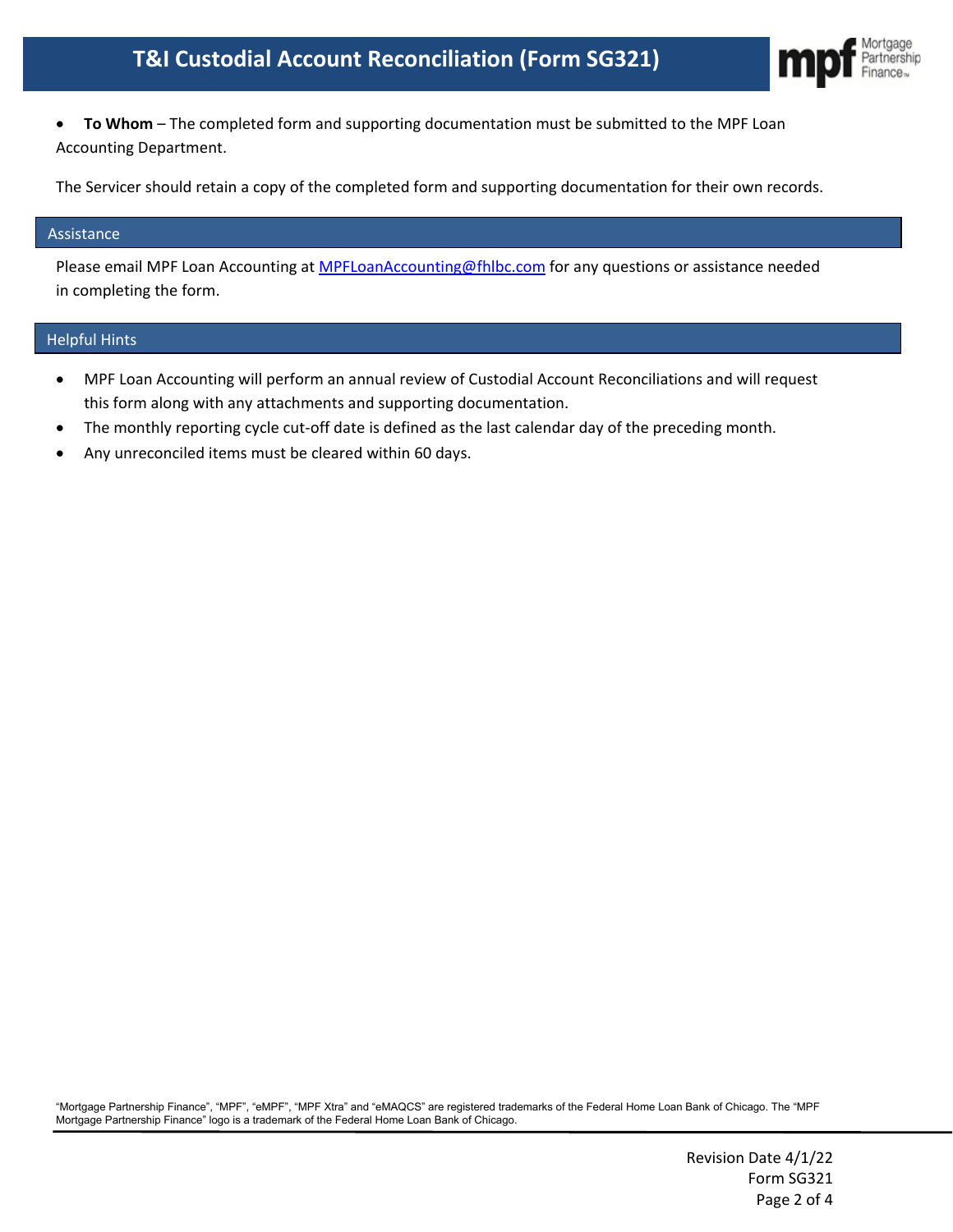# **T&I Custodial Account Reconciliation (Form SG321)**



|                                            | PFI/ Servicer Information                                                                                                                       |                                     |                                                                                     |  |                           |     |
|--------------------------------------------|-------------------------------------------------------------------------------------------------------------------------------------------------|-------------------------------------|-------------------------------------------------------------------------------------|--|---------------------------|-----|
| PFI Number: ______________________________ |                                                                                                                                                 |                                     |                                                                                     |  |                           |     |
|                                            | <b>Product Information</b>                                                                                                                      |                                     |                                                                                     |  |                           |     |
|                                            |                                                                                                                                                 | Choose one product per form: $\Box$ | <b>MPF Traditional</b>                                                              |  | <b>MPF Government MBS</b> |     |
|                                            |                                                                                                                                                 |                                     | T&I Custodial Account Reconciliation of Cash Ledger to Depository Account Statement |  |                           |     |
| Time Period Covered: ______________        |                                                                                                                                                 |                                     |                                                                                     |  |                           |     |
|                                            |                                                                                                                                                 |                                     | <b>Table A</b>                                                                      |  |                           |     |
|                                            | Cash Ledger Balance Forward (Line A6 from last month)<br>1.                                                                                     |                                     |                                                                                     |  |                           |     |
|                                            | Collections<br>2.<br><b>Disbursements</b><br>3.                                                                                                 |                                     |                                                                                     |  | $+$ $  -$                 |     |
|                                            |                                                                                                                                                 |                                     |                                                                                     |  |                           |     |
|                                            | Tax and Insurance Advances:<br>4.                                                                                                               |                                     |                                                                                     |  |                           |     |
|                                            |                                                                                                                                                 | Deposited<br>Recovered              |                                                                                     |  |                           |     |
|                                            | 5.<br>Cash Ledger Adjustments                                                                                                                   |                                     |                                                                                     |  |                           |     |
|                                            | <b>Ending Cash Ledger Balance</b><br>6.<br><b>Outstanding Checks</b><br>7 <sub>1</sub><br><u> 1989 - Johann Stein, fransk politik (d. 1989)</u> |                                     |                                                                                     |  | $=$                       | (1) |
|                                            |                                                                                                                                                 |                                     |                                                                                     |  | $+$                       |     |
|                                            | 8.                                                                                                                                              | Deposits in Transit                 |                                                                                     |  |                           |     |
|                                            | <b>Depository Adjustments</b><br>9.                                                                                                             |                                     |                                                                                     |  | $+$                       |     |
|                                            | 10.                                                                                                                                             | Depository Balance                  |                                                                                     |  | $\equiv$                  | (2) |
|                                            | 11.                                                                                                                                             | <b>Deposits in Transit</b>          |                                                                                     |  |                           |     |

Notes:

- (1) Line 6 from Table A must equal line 5 from Table B (Total Net Reserves)
- (2) Line 10 from Table A must equal month-end statement for Custodial Account for reserves. If funds are deposited in both an interest bearing and non-interest bearing account, both statements must be combined to reconcile to Line 10 in Table A.

"Mortgage Partnership Finance", "MPF", "eMPF", "MPF Xtra" and "eMAQCS" are registered trademarks of the Federal Home Loan Bank of Chicago. The "MPF Mortgage Partnership Finance" logo is a trademark of the Federal Home Loan Bank of Chicago.